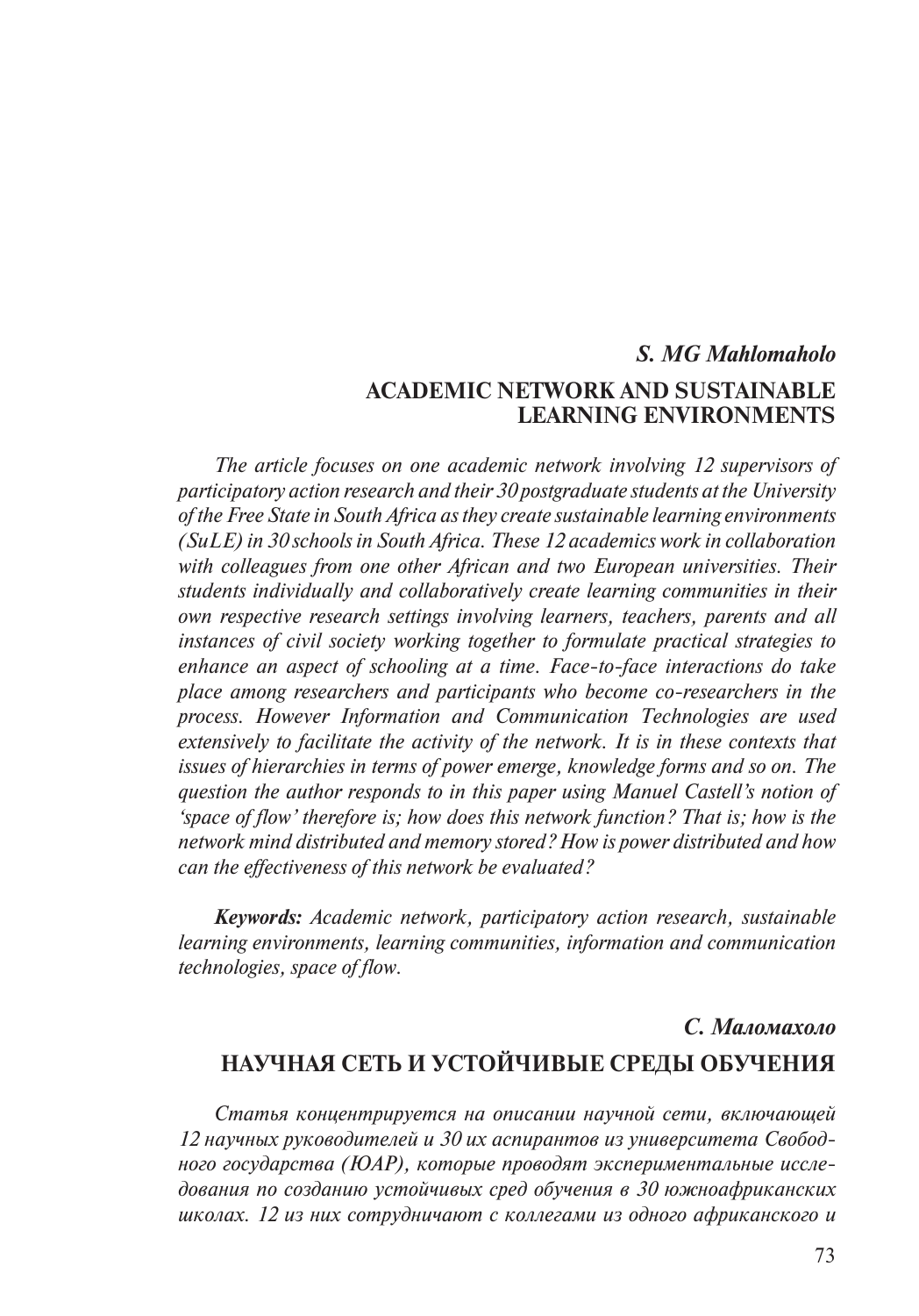*двух европейских университетов. Участники проекта не просто осуществляют полевую работу, но и превращают объекты своих исследований в особые сообщества, включающие преподавателей, учеников, родителей и различных представителей гражданского общества, побуждая всех этих акторов сообща работать над практическими стратегиями по повышению качества школьного образования. Между исследователями и другими участниками, которые фактически тоже превращаются в соисследователей, осуществляются взаимодействия лицом к лицу, однако наиболее активно используются информационно-коммуникационные технологии. Именно посредством этой разновидности коммуникации происходит распределение власти, формируются новые иерархические структуры, генерируется знание. Опираясь на категорию «пространство потоков», предложенную М. Кастельсом, автор дает ответы на вопросы, как в этой сети транслируется знание и поддерживается память; как распределяются властные ресурсы и как может быть оценена эффективность данной сети.*

*Ключевые слова: Академическая сеть, исследование совместного действия, устойчивые среды обучения, обучающиеся сообщества, информационно-коммуникационные технологии, пространство потоков.*

# **Background**

The challenges to schooling and education in South Africa to date have been many and some of them unmanageable (Anti-Racism Network 2010: 39; Apartheid Archives Project 2009: 23; Mahlomaholo 2010: 290–300). These challenges range from social structural issues, to individual learner and teacher problems. For example; the levels of poverty among communities from which the majority of the learners come is unbearable, the high unemployment rates among the youth and parentcommunities is appalling (Mahlomaholo, 2010: 299–301), the food security and health requirements of an ailing population are astronomical (African National Congress — ANC 2009: 24), schools that do not have requisite resources including media for teaching and learning are rife (Bereng 2007: 78–89), teachers who have to be re-skilled and supported to discharge their duties effectively and learners who disregard their learning responsibilities still constitute a heavy burden on the taxpaying South Africa (African National Congress — ANC, 2009: 12; Anti-Racism Network 2010: 27; Apartheid Archives Project 2009: 27; Bereng 2007: 99–120; Mahlomaholo 2010: 287–300). The list of such challenges is infinite. Many strategies including increased funding for education as well as the democratising educational legislative and policy directives have been tried to remedy and resolve these apartheid legacy problems without much success (African National Congress — ANC 2009, 24; Mahlomaholo 2010: 28). Seemingly the situation is as described above because the dominant discourses that used schools and education for social control and social engineering, capitalising on the creation of particular forms of social communication hence practices, have not fully receded into the background in spite of the 18 years of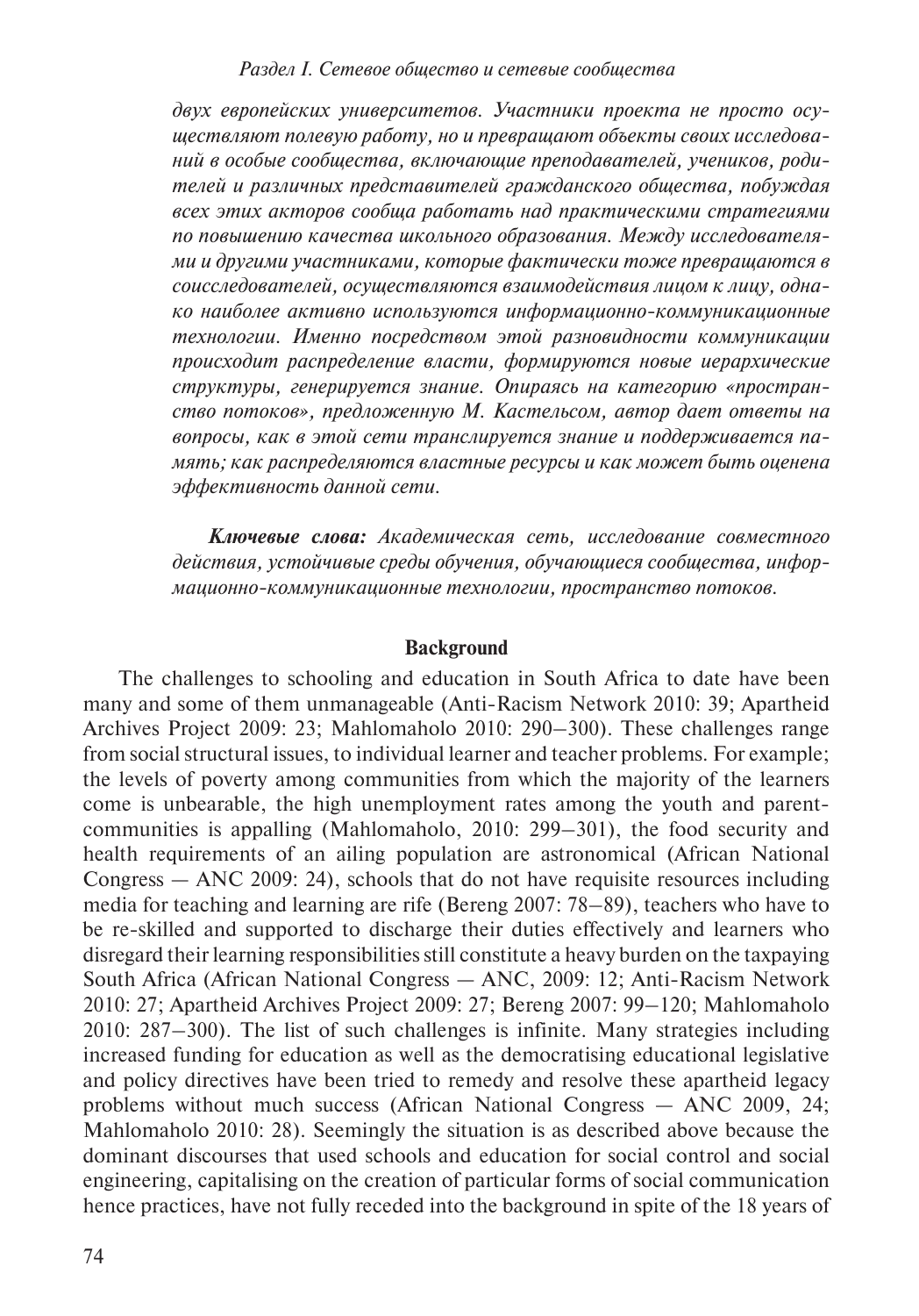democracy in the country (Anti-Racism Network 2010: 29; Apartheid Archives Project 2009: 12; Bereng, 2007: 200). As South Africans we developed identities of particular shape in tandem with these discourses of inequity, social injustice, marginalisation, desperation and helplessness. We canonised all these into our repertoires of meaning construction to the extent that we still struggle to learn to be free in spite of the removal of all constraints and the implementation of a positive support from all angles (Anti-Racism Network, 2010: 24; Apartheid Archives Project 2009: 6; Bereng 2007: 123–145).

In response to the challenges referred to above, we created an academic network aimed at formulating strategies and frameworks through which schools, in collaboration with other instances of civil society like universities and parent communities, could contribute towards the full personal development of each learner as well as the social and economic development of the society as a whole. Our starting point, as evidenced from the international and local research as well as social movements, was that if we can get schooling right, then society could indirectly be able to cut the vicious cycle of unemployment, poverty, poor health and so on through its cadre of graduates and informed citizenry (African National Congress — ANC 2009: 16). The abovementioned idea meant that our network was going to adopt research which emphasised practical outcomes as its *modus operandi*. This also implied that our research was going to go beyond the individual researcher or individual learner or individual teacher, or individual parent, or individual member of civil society, but that all of us together were going to be involved in a collaborative network (Basov & Nenko 2012: 17) aiming at creating sustainable learning environments at schools.

Our decision to establish an academic research network to respond to these issues was caused by the fact that other individualised approaches to getting schooling right had not derived much success (Bereng 2007: 243; Development Bank of South Africa — DBSA 2008: 40). It had become apparent that to improve each learner and each teacher's performance required more than merely intervening at the intra-psychic or even at the individual levels. Even Bronfenbrenner's (Addison 1992: 68–76; Berk 2000: 38–43) ecosystemic approach which recognised that the individual's performance was authored at expanded levels of interaction with the family, the neighbourhood, the social class and the social structural levels had not gone far enough because the strategies informed by his theory were implemented but still, not much success had been achieved either. Our view was that the focus in Bronfenbrenner (Addison 1992: 17–26; Berk 2000: 78–85) was still on the individual, even though in expanded contexts. The theory had thus not sufficiently tapped into the power and the value of the networks within which the learner on the one hand, and the intervener, on the other, function. Our assumption was that if we could expand our bases as researchers, teachers, parents and other members of civil society in different countries of the world then we could be better able to support the learner-in-context even more. We assumed that such an approach would be effective because we would be bringing the richness of our local and international networks into our interaction with, for example, each learner and each teacher's social and international context. In this way it would not just be the case of the limited one-researcher-to-one learner/teacher/school or one researcher to broadened-by-many individual learners/parent/schools interaction; rather it would be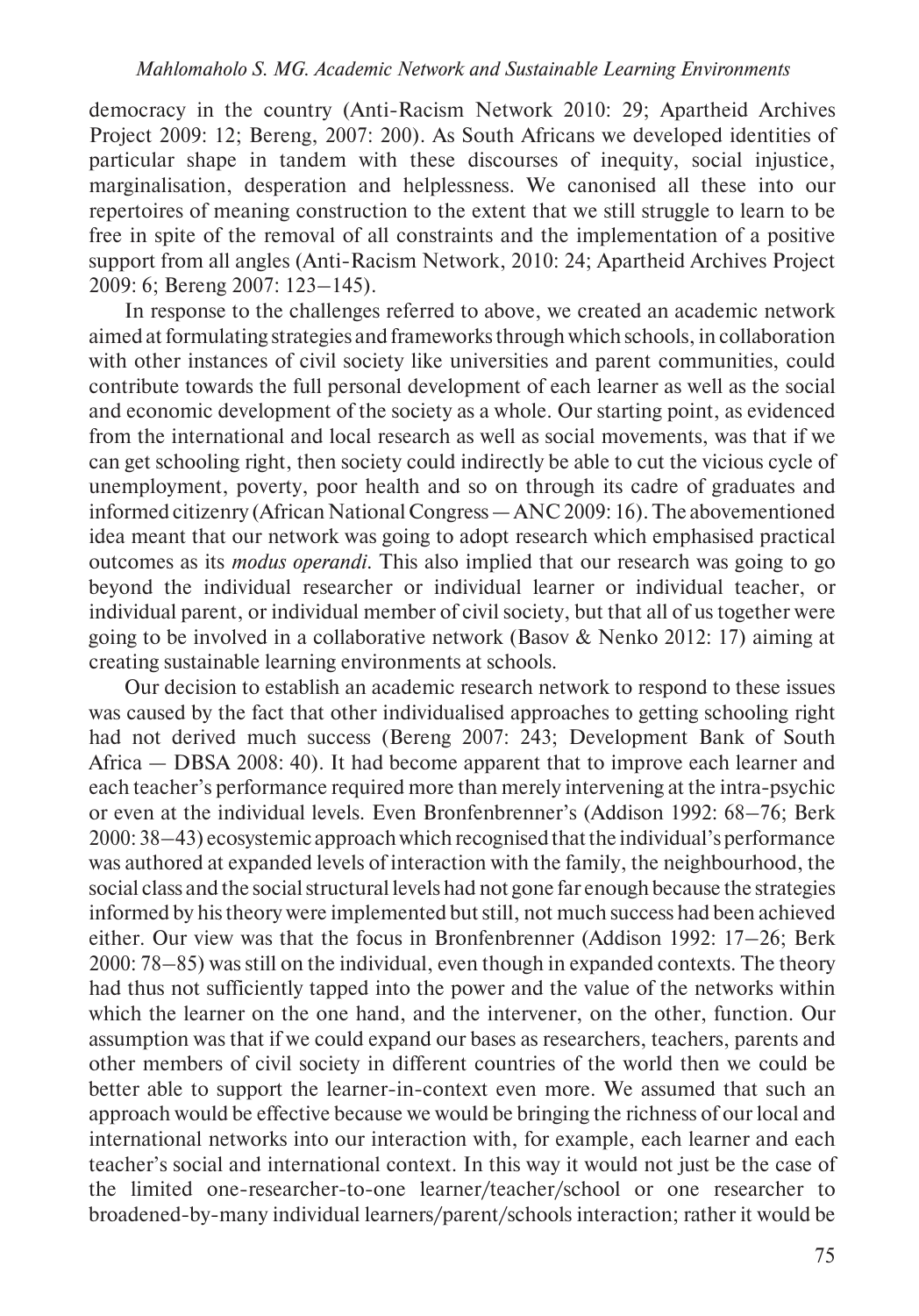the interaction of broadened -by-many researchers/teachers/parents to broadenedby-many individual teachers / schools / learner's interactions (Rizzuto & LeDoux 2009: 177) are emphatic on this point that;

Information and the resources attained within the network can increase individual performance by enhancing resources already possessed by the individual or by obtaining access to resources that are lacking… social networks determine the amount of social capital one can enjoy, influence personal decision making and reinforce one's sense of self… information is inherent in social networks and allows individuals to take advantage of knowledge and skills possessed by others.

The quotation above shows that knowledge, information and skills sharing are the pillars of networks in the same way that they are of sustainable learning environments. Both networks and sustainable learning environments are made possible by more than one individual sharing knowledge, information and skills constituting them (Basov 2012; Basov & Nenko 2012; Mahlomaholo & Netshandama 2012). This and many other similarities between the two are the ones that convinced us that to create sustainable learning environments, academic network(s) would be the most powerful medium and platform to use. In order to argue this point more clearly I firstly define what sustainable learning environments are so that it would be possible to evaluate the achievement of the academic network in practice. Then I discuss how this academic network came together and how it became a space of flows using the actor network theory. I describe how actors grew and developed therein. The main focus is on demonstrating how this network functions.

# **Sustainable learning environment**

The academic network whose functions we focus on in this paper has as its ultimate objective the creation of sustainable learning environments (SuLE) in schools. The concept "learning environment" comes from a history of contestation around whether it was nature or nurture that determines our identities, performance and all as humans (De Corte 2000; De Corte, Verschaffel, Entwistle & Van Mirriënboer 2003; Fraser 2002). Our understanding of this concept favours nurture in this debate in that we agree that it depends on how one's environment is organised, arranged and structured that one assumes a particular identity and performance among others. Even De Corte (2000) and Fraser (2002) seem to argue that education is necessary and possible because we are not born with particular innate and inherited identities. Who we are and how we perform is dependent on how we come to create ourselves in relation to the environment. It is this view which Piaget's genetic epistemology advances, that is; the value and importance of the environment even in the cultivation of seemingly innate intrapsychic moments like cognition. Piaget argues that through our senses of perceptions we interiorise the material world, the objects into images which are further processed into schema of images and are finally abstracted as ideas and concepts which constitute the material that builds our thinking and our cognition (Driscoll 2005). So when we talk about learning environments, we recognise that any learner can achieve beyond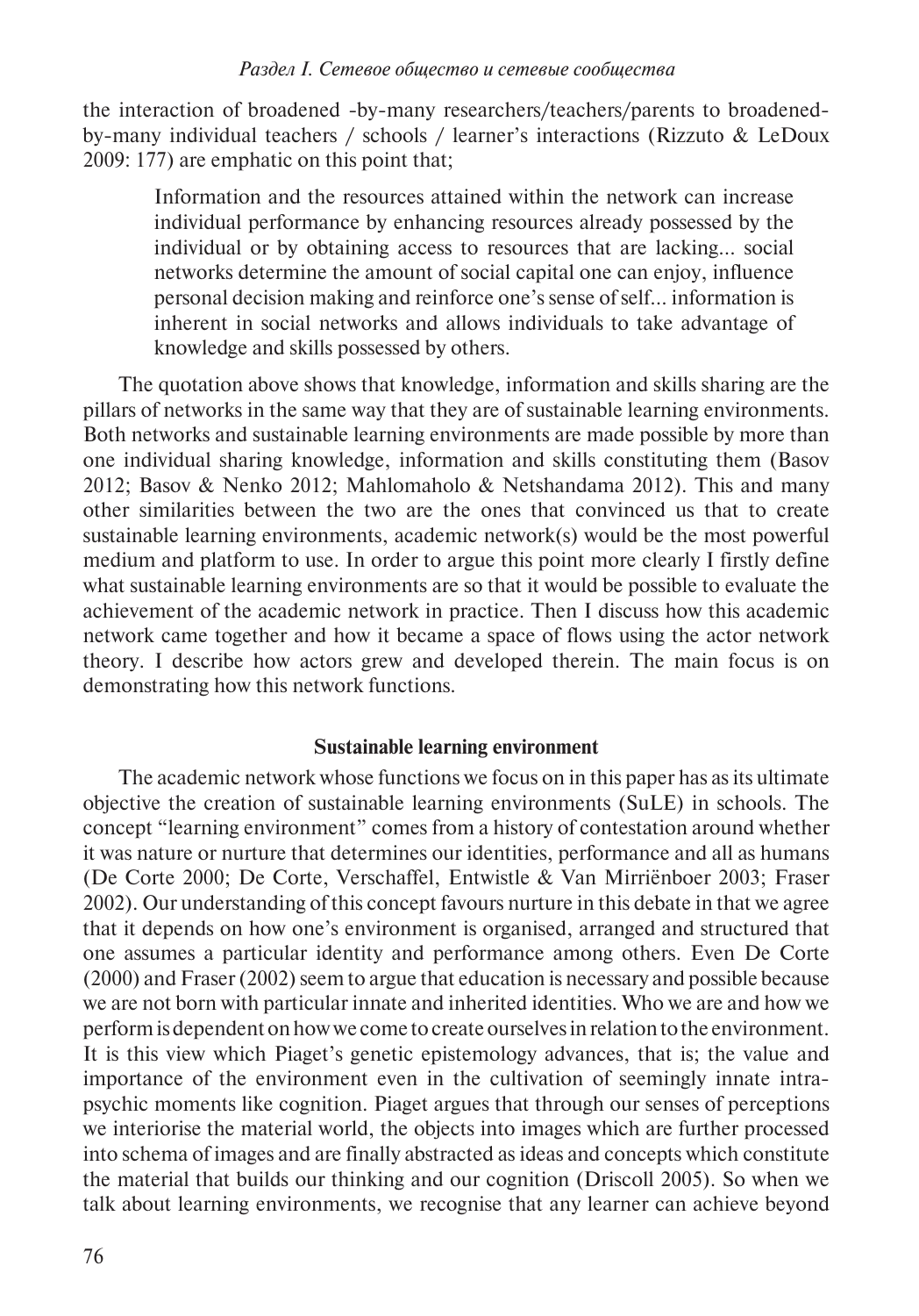anybody's wildest expectation, only if his/her environment can be organised such that it supports and makes possible such performance (De Corte 2000; De Corte et. al., 2003; Fraser 2002).

On the other hand, the concept of learning environment in this study is linked to the idea of sustainability which originates from the sustainable development movement (Dasgupta 2007; Heal 2009; Le Kama 2001; Endress, Roumasset & Zhou 2005). This movement emphasises that for the continued existence of the human species and the world as we know it today to happen, there has to be respect for the environment which includes both (Endress, et. al. 2005). We can use the produce/ products etc. from the environment, but our usage should be such that it is not wasteful but actually makes it possible for that which we use to still be there for posterity (Dasgupta 2007; Heal 2009; Le Kama 2001). In the environment there are other human beings who assist us to be who we are. Our interaction for them, just like the whole environment, should be respectful. We should interact with them in ways that advance equity, social justice, freedom, peace and hope because it is when these are observed that the human species will continue to exist for a very long time to come (Dasgupta 2007; Heal 2009; Le Kama 2001; Endress, Roumasset & Zhou 2005). Without strife, injustice, oppression and inequity all humans tend to trust, respect and support one another.

Sustainable learning environments which we aspire for in this paper, given our history of apartheid, is where all learners, all teachers, all members of the parentcommunity and the whole civil society are afforded equal opportunities to live, to work, to learn and to be innovative among others, away from oppression and marginalisation but in freedom, peace and harmony with one another. For learners in schools, we recognise the significant role of the teachers who have to mediate the new knowledge they have to acquire meaningfully (Mahlomaholo 2010). Teachers have to provide that pastoral care so that the learners are emotionally comfortable to learn and to explore as required (De Corte 2000; De Corte et. al., 2003; Fraser 2002). The teachers have to be knowledgeable in their subject content and beyond such that they can provide their charges with as many alternatives from which to choose and to learn as possible (De Corte 2000; De Corte, et. al. 2003; Fraser, 2002). Teachers have to be fair and be able to scaffold their learners to higher levels of learning and understanding. However for such learning to take place it has to be supported by informed, supportive and engaged parents and community who will ensure that what learners learn at school is further reinforced and validated at home and in the community (Mahlomaholo 2010). A sustainable learning environment implies that there are equal and ample opportunities for learners to learn in freedom and to intensify their self-awareness (Mahlomaholo 2010).

# **The team**

The task of creating sustainable learning environments in schools seemed to be very daunting to us as individual academics within the Faculty of Education at the University of the Free State in South Africa. We are one of only two teacher education institutions in the Free State province which are subsidised from the tax payers' money.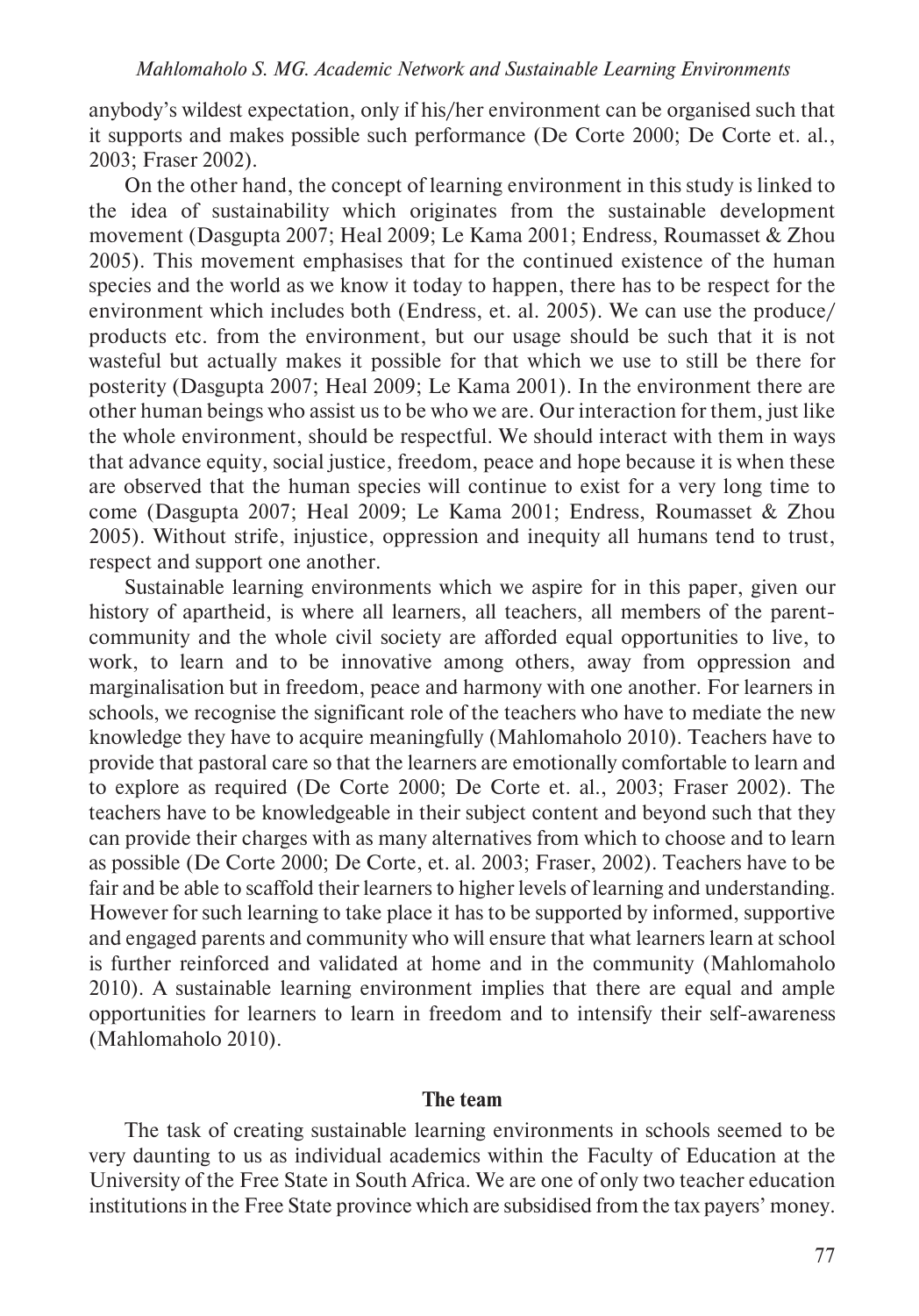We have a great responsibility to educate teachers who are to bring about significant changes in education, which has remained paralysed from the impact of apartheid as described earlier in this paper. We were however, very fortunate because there were at least 12 of us who agreed that we could learn from the community we served, and that our teaching and curriculum could only benefit if we got engaged in community issues and shared our research expertise with them to solve many of the educational problems we referred to earlier. We were also fortunate because of the advent of information and communication technologies (ICT) which were available and used by almost everybody in the province and beyond. As academics we thus consciously constituted ourselves into a research team with a clear focus on the creation of sustainable learning environments as described earlier.

Once we had the team going we were able to recruit thirty mature PhD (18) and MEd (12) students whom we jointly supervised in a cohort approach. Four of these students come from the Potchefstroom area, seven from Bloemfontein, seven from Manyatseng, seven from Thabo Mofutsanyane and five from Durban. Within this cohort there are very senior officials from the Department of Basic Education. There are for example; (i) Chief Directors of Curriculum, (ii) Chief Education Specialists, (iii) School Management and Governance Developers, (iv) Principals of School and (v) Practising Teachers. Each of these students was encouraged to conduct participatory action research on a real life problem s/he identified in conjunction with people who worked with her/him on daily basis at her/his place of employment. All the people who have a stake in the problem being investigated were to be invited to serve as participants in the respective projects. For example students work on topics such as the following;

- A framework for managing human resources in secondary schools for improved educational performance,
- Implementation strategy for a Quality Learning and Teaching Campaign: a framework towards a sustainable learning environment and
- Transformational learning of physical science through service learning for sustainable learning.

Teachers at the respective schools together with our relevant research students constituted the local school team. Then parents of learners at the respective school were also invited. The local; municipality council, social workers' department, police service department, faith-based organisations, non-governmental organisations, community based organisations as well as the business communities were all represented per local school team. Communication among these members is conducted through ICT in between meetings as all members have access either to a computer and/or cell phones. The first meeting in the respective teams was mainly an information session where the participants were divided into smaller focus groups of about five to ten people formulating the purpose of the study based on their experiences of the problems in their respective schools. All members based on their respective individual research took turns to reflect on the problems and to give feedback. The second meeting focused on conducting a strengths, weaknesses, opportunities and threats (SWOT) analysis. This led to the identification of five most important priorities which each school team could meaningfully and successfully pursue towards the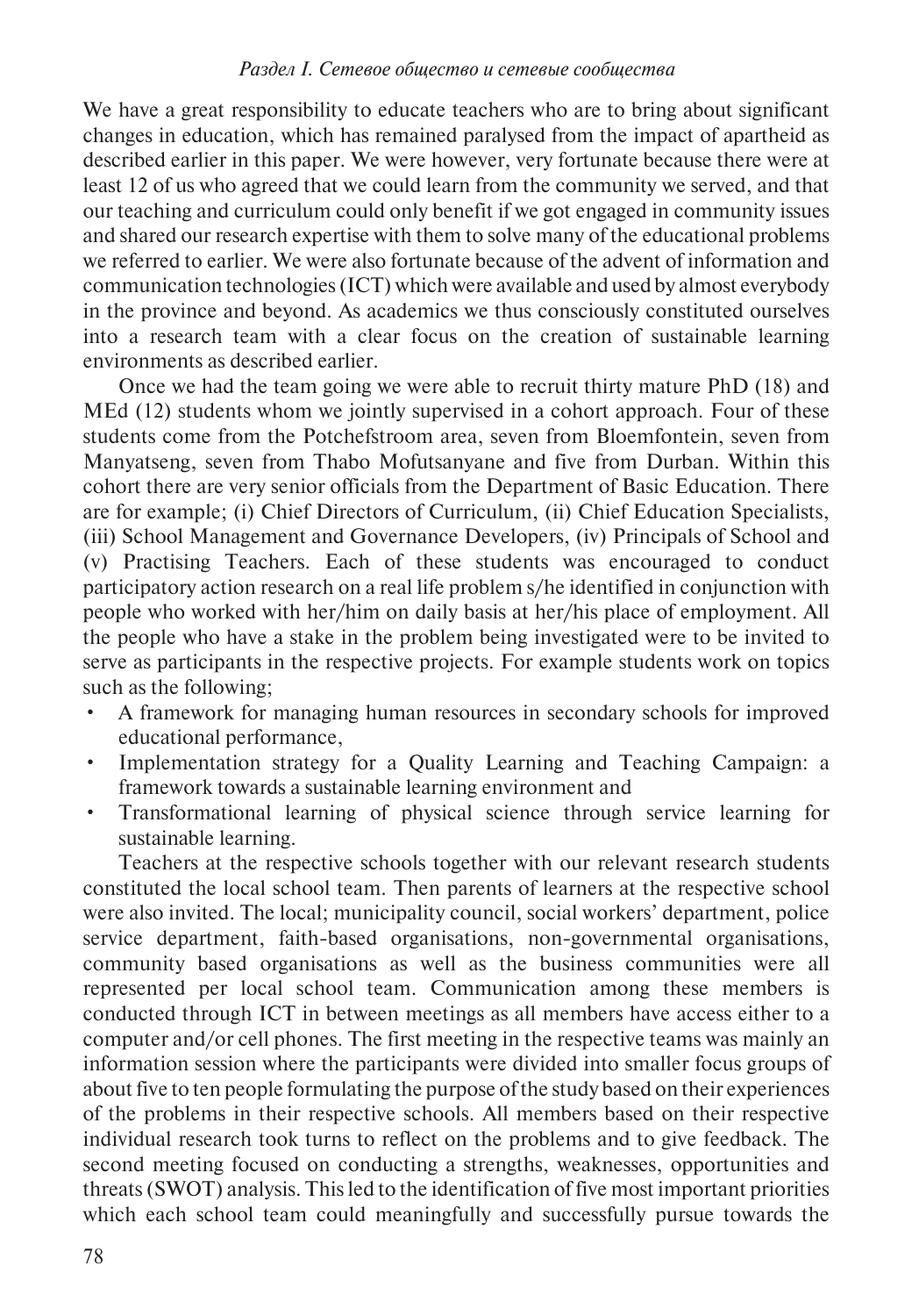creation of sustainable learning environments at the respective school. The action plan was then designed by the participants with the research students chairing and managing the proceedings but allowing all participants to own the process. In all meetings we make sure that all participants irrespective of their level of literacy feel comfortable and can communicate their ideas through whatever means they find convenient. Some dramatise their ideas, others drew sketches of them on computer software, while others present pictures in collages and so on in order to express their ideas. We also make sure that the language used by all is accessible and no unnecessary jargon is used. Each priority was linked to five activities and each to a respective person and/or team to ensure that it did take place. Time-frames and resources were identified and allocated by the respective school's team. Each month, a school team meets to reflect on progress, to plan and to adjust activities so as to ensure that the priorities are achieved and thereby sustainable learning environments are created. Each month all researchers also meet together with the supervisors. Each team member communicates with other team members and supervisors and vice versa in between meetings on the e-list where they share experiences, pictures, audio materials, references etc.

Joint international funding proposals, which require closer working together for days on the internet and e-mail by all researchers and supervisors, are the order of the day. Furthermore, all supervisors and students participate at conferences both nationally and internationally of which they are more or less permanent members. The research is presented orally and through power-point techniques. The participants also publish in the relevant journals and conference proceedings. There is consistent and mutually beneficiating circulation of information and knowledge at the local and international levels through e-mails, blogs, twitter, face book and other networks. Academics from other institutions visit our institutions and schools and we also visit them and their schools. Schools benefit from these flows of knowledge and ways of teaching and learning from a wider international stage. We all grow as we support one another.

#### **The academic network**

The make up of the team which I have described above concurs with what Manuel Castells refers to as the *network* because of the three bipolar axes of functionality, meaning and form which organise it (Castells 2002; 2004; 2007; Miller 2006; Van Der Wusten 2002). The team, or shall I say the network, at the levels of the 12 academics in the Faculty of Education of the University of the Free State, the sub-teams of participants at the 30 local schools which include respective postgraduate researchers convening them, the collaborating researchers from other universities, the conferences and the journals at which we participate and publish, consist of individuals or persons (Cabana, Mizraji, Pomi & Valle-Lisboa (2008). These individuals are at the same time actors in this larger international network, and participants in their own locally situated one (Heike 2009; Law & Hassad 1999; Latour 2004).

However the actors in this network are both human and non-human (Heike 2009; Law & Hassad 1999; Latour 2004). The non-human actors among others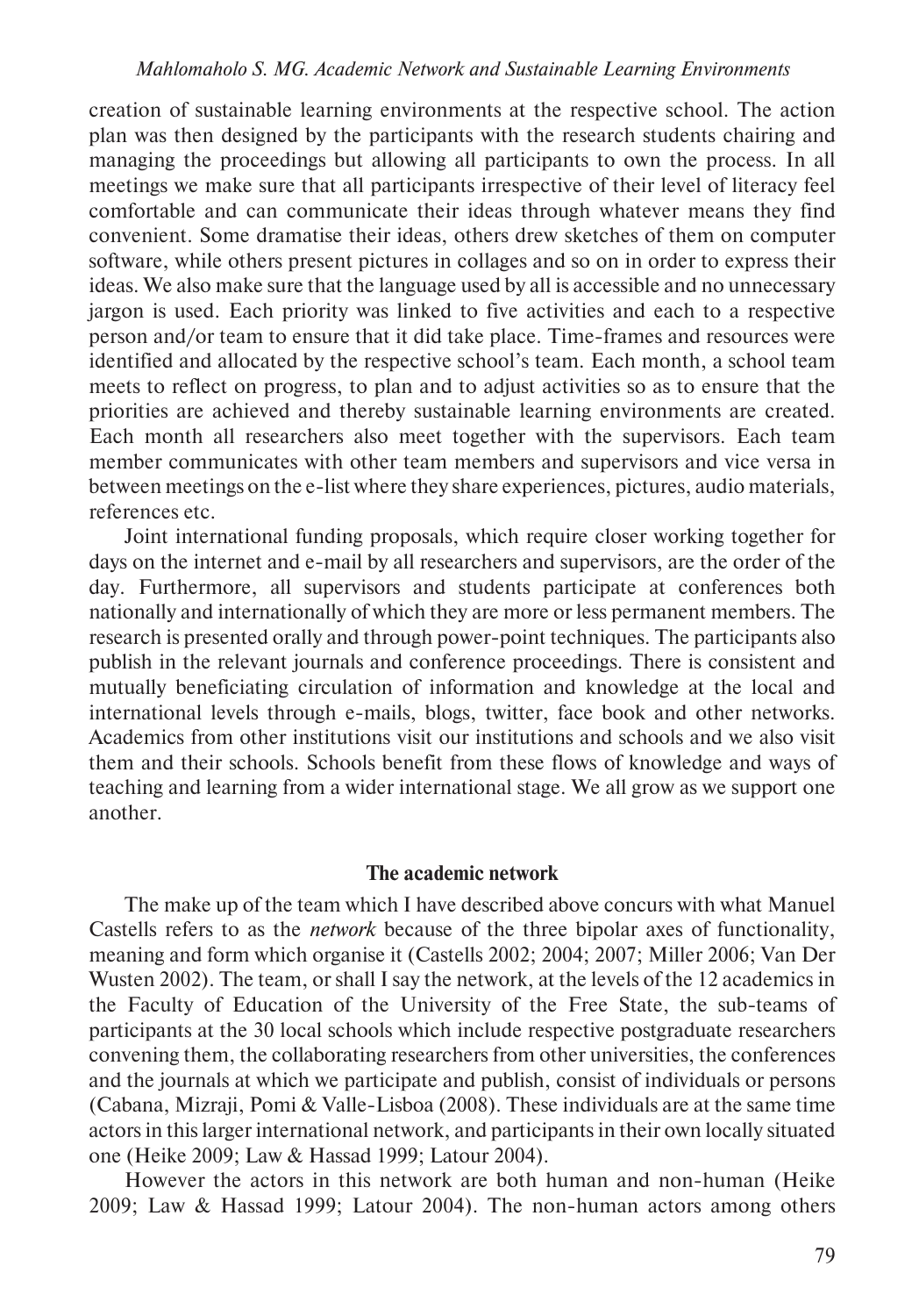include the aim of graduating and obtaining a PhD or a Master of Education qualification among the postgraduate students. This is a compelling actor which motivates and keeps the students focused on their respective research. The availability and access to the internet is another non-human actor which determines the rate at which information can be obtained and utilised towards the achievement of abovementioned qualifications. For the participating schools, non-human actors include resources and materials for learning and teaching as well as buildings and infrastructure for learners and teachers to use among others. The list of non-human actors is infinite as all human actors are supported and directed by at least one nonhuman actor.

What is important about the human actors in this network is how we came together into this large network. The subheading under which I define sustainable learning environments (SuLE) above has briefly indicated that all of us had a concern to improve performance and levels of learning at schools in South Africa in particular (López-Pastor, Castejón, Sicilia-Camacho, Navarro-Adelantado & Webb 2011; Muijs, West & Ainscow 2010). However because of constraints of capacity and resources we focused on only 30 of those. This, according to actor network theory (ANT), is referred to as *problematisation* (Heike 2009; Law & Hassad 1999; Latour, 2004). This concern to improve learning became the problem that required to be solved and towards which we all of us marshalled available resources (Muijs, West  $\&$ Ainscow 2010). As the 12 academics we came from different areas of specialisation and we brought our participatory action research expertise among others to the table (Mayoux & Chambers 2006). This approach enabled us to create spaces at and around the 30 schools respectively where learners themselves, parents of these learners, the teachers of these learners, local municipality, and all the participants could come together to share their experiences and knowledges regarding the best possible ways to resolve the mentioned problem (Powers, et. al. 2011). We invited all these 'other' actors because we strongly believed that the local actors had and knew what the solutions were to the problems (Power, Miles, Peruzz, & Voerman 2011; Sutherland 2011). We only had to create conditions that were conducive for us all to explore those collectively (Power, et. al. 2011). We as academics created opportunities for the mentioned actors to be interested and to see their power and value in terms of resolving the problem. ANT, which assists us to analyse how our network functions, uses the concept of *interessement* to refer to such a situation where interest was generated among us all to own and to find meaning in our collaborative participation (Law & Hassad 1999; Latour 2004). We organise information sessions and strategic planning sessions where we all share and work together as equals towards a defined goal. Our participatory action approach enables us all to own the process of finding the solutions to the problems in a mutually beneficiating and reciprocal manner (Mayoux & Chambers 2006). Initially the newly recruited actors looked, and possibly felt, like strangers, but gradually, when they realised that the whole collaboration was about the success of their children in life and about their future as citizens in their democratic communities, they changed from being just participants who waited for the academics to show them the way. Now they are co-researchers who take responsibility and initiative to investigate and to bring more constructive ideas to the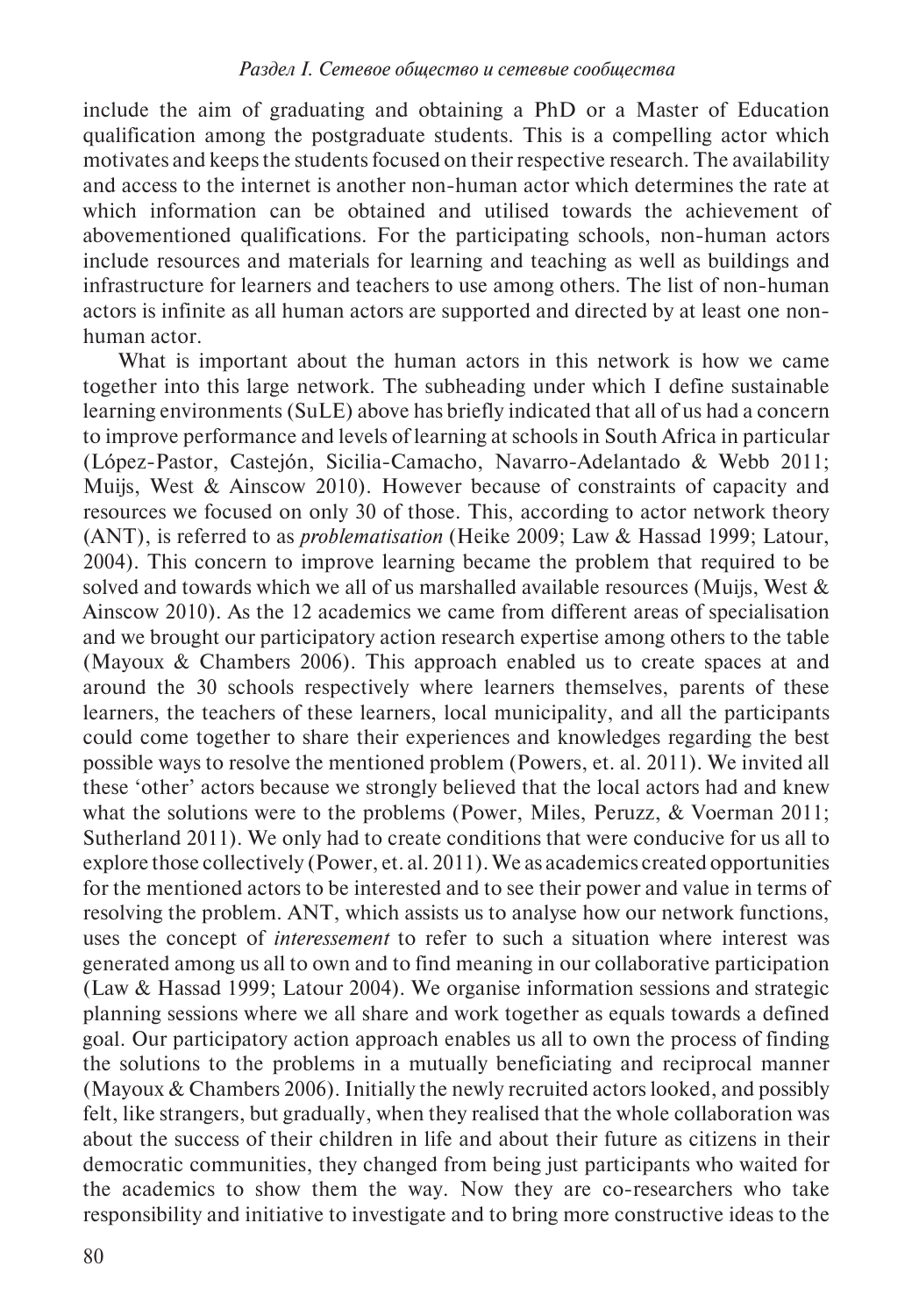network towards the success of its work. ANT describes this as *enrollment* and *mobilisation* (Law & Hassad 1999; Latour 2004). We are allies to one another. For example, the principals and all actors in the networked sub-teams value the presence and inputs of the community-based workers, which enable the teachers to be on time in class and to teach as expected. The teachers are aware that they are in the public eye all the time and that they have to account to the community-based workers and the whole network during our monthly reflection and monitoring meetings. This feeling of mutual respect and not wanting to let one another down goes through the whole network

What I refer to above applies mainly to the actors in the local school sub-teams which constitute part of the larger academic network. Unfortunately, due to financial constraints the actors in any one of the 30 local schools' sub-teams are not as yet able to meet and/or communicate directly with actors in the other local school sub-teams. Only the postgraduate students who convene and coordinate those sub-teams are able to meet and communicate with one another once every month where they present their work-in-progress on behalf of their respective sub-teams to the local network. Even in terms of the use of ICT we have not yet moved to a situation where, for example, a local teacher in Manyatseng can communicate directly to his/her peer in Potchefstroom. We hope to facilitate and achieve these higher levels of many-tomany actors' direct communication in due course. Even the postgraduate students are also not as yet able to communicate directly with academic colleagues and peers in St Petersburg (Russia), Sheffield (United Kingdom), Tumaini (Tanzania) and Aalborg (Denmark) where our network extends because they have not as yet met with them or attended a conference or submitted a paper for publication there. The privileged actors are the academics who are also supervisors because they have met with their peers in the mentioned places and have submitted research work for publication in books and journals.

The international actors also do participate in their own respective networks, but they come to enrich our SuLE network with the knowledge they have gathered from elsewhere (Rizzuto, LeDoux & Hatala 2009). For example, the Tumaini connection brings with it understandings in terms of improvising towards quality learning environments in rural and poor socio-economic backgrounds which we share with them as fellow Africans. The Sheffield connection brings understandings that relate to issues of post-coloniality which we value in South Africa because of our apartheid past. Our education has markings of an emerging post-coloniality and post-apartheid discourse and we thus learn from their inputs as post-colonial Africans in the diaspora. Aalborg is very important in terms of project problem-based learning which gives us the vocabulary to talk about learner-centredness and some elements of participatory action research in SuLE to name a few. From the St Petersburg actors we get enriched in terms of cutting edge theorisation about the intellectual, social communication as a powerful medium for social transformation towards social inclusion as well as the functioning of academic networks in the knowledge era.

Given the international and national legs of the network of SuLE described above, one would expect that it would be organised in a hierarchy that would make one leg suffer and perhaps invisible. We have however learnt to balance the competing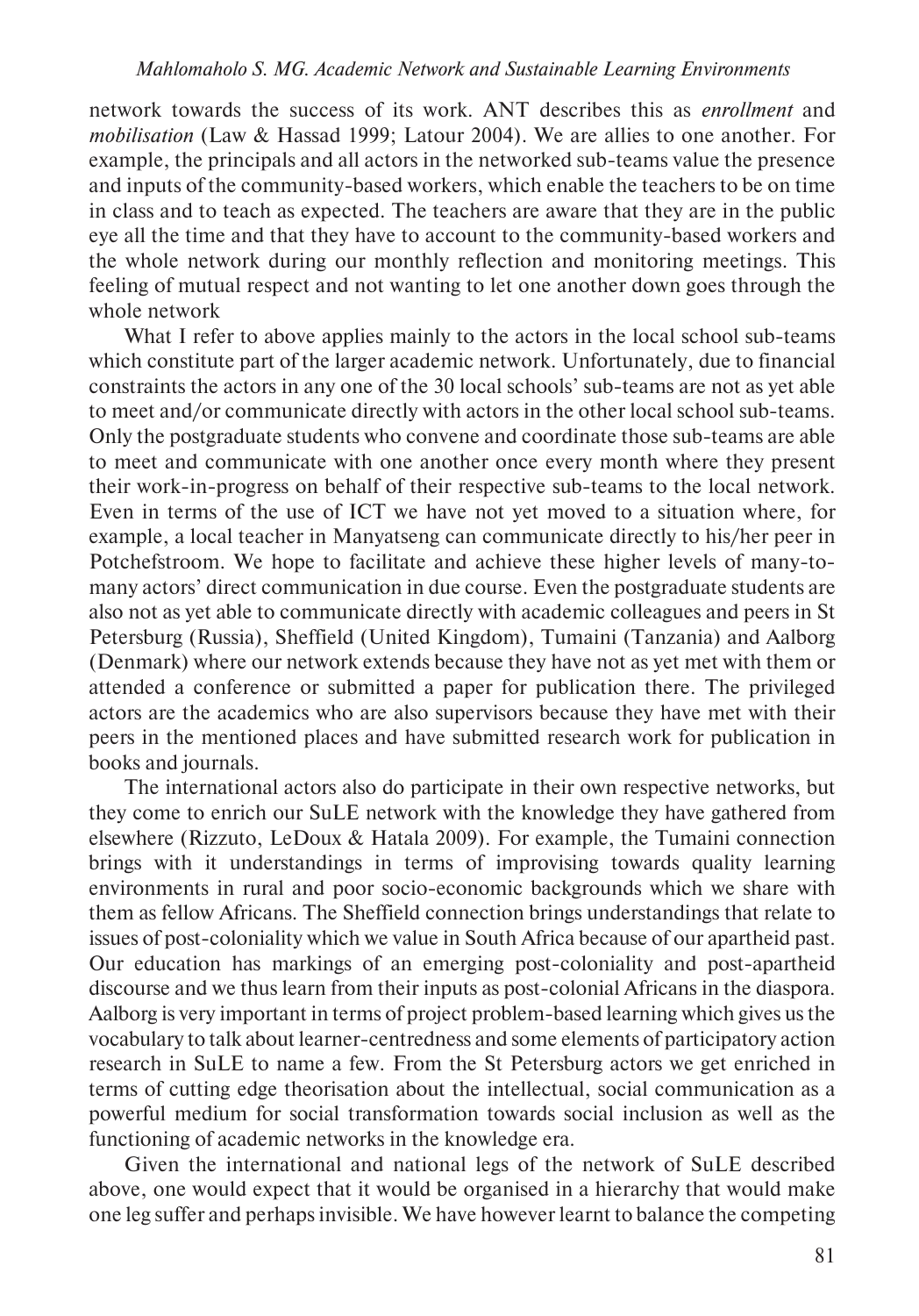demands of our work. SuLE is gradually being positioned internationally in terms of publications in many established journals and books (Rizzuto, et. al. 2009). The network is participating in international competitive activities including presentation at cutting edge conferences and being part of large conglomerates of researchers bidding for international funding like the European Union and so on. At the same time we remain locally relevant and responsive to local needs as discussed earlier. What gives us the urge locally is our attempt to operationalise Yosso's (2005) community cultural wealth. We value the knowledges which local communities have (Mayoux, & Chambers, 2006). Our search for local solutions is informed by the understanding that the local actors are experts in and on their local issues (Mayoux, & Chambers, 2006). We enlist their navigational capital (Yosso 2005) which has enabled them to survive the many odds to date. We capitalise on their rich knowledge of the local which has lasting and sustainable value. We work in tandem with their aspirations (Yosso 2005), we value their familial and social capitals (Yosso 2005) and we valorise their linguistic capitals (Yosso 2005) at the same time. There is no way that an outsider, who does not even know the language and the networks of families that nurture and hold the children together for an example, can come up with solutions to enhance learning of children whose identities are constructed in those cultural contexts.

We are able to balance the international and the local because our network is "the space of flows ..." which "links up distant locales around shared functions and meanings on the basis of electronic circuits and fast transportation corridors, while isolating and subduing the logic of experience embodied in the space of places" (Castells 2007: 29). Actors are still in their spaces. They retain their individuality. They inhabit distinct and diverse geo-political spaces which our network does not violate but creates the possibility of bringing all these actors, their experiences, fears, aspirations and knowledges together in an instant — as though time and space did not matter or exist (Castells 2004; 2007). The space of flows which we inhabit, and which goes through our network, is a powerful medium for creating sustainable learning environments because it is able to connect huge numbers of people through the hybrid of the electronic media (ICT) and physical presence. Physical spaces that divide actors are constantly being remodelled through communication which occurs within and among nodes of academic work as described above (Staeheli, 2006; Trong, Ngoc & Geun 2010). This space of flows which we call the SuLE network is highly decentralised and yet efficiently coordinated through off and online connectivity. It is about individuation and communalism in the process of participatory action knowledge creation (Basov 2012; Sjödin 2004).

The space of flows which we call the SuLE network is about communication, and most importantly it is the space for growth because knowledge is socially created (Kerlogue, 2008; Sjödin 2004). This social creation of knowledge occurs at the level of the individual (intra) and the collective (inter) actors in their respective sub-teams where individual participants interact as actors in the respective 30 schools (Malcolm, & Zukas 2009). It also occurs in the Faculty of Education where the 12 academics individually and collectively interact with their 30 postgraduate students and in the international arena where the local academics interact with their peers from other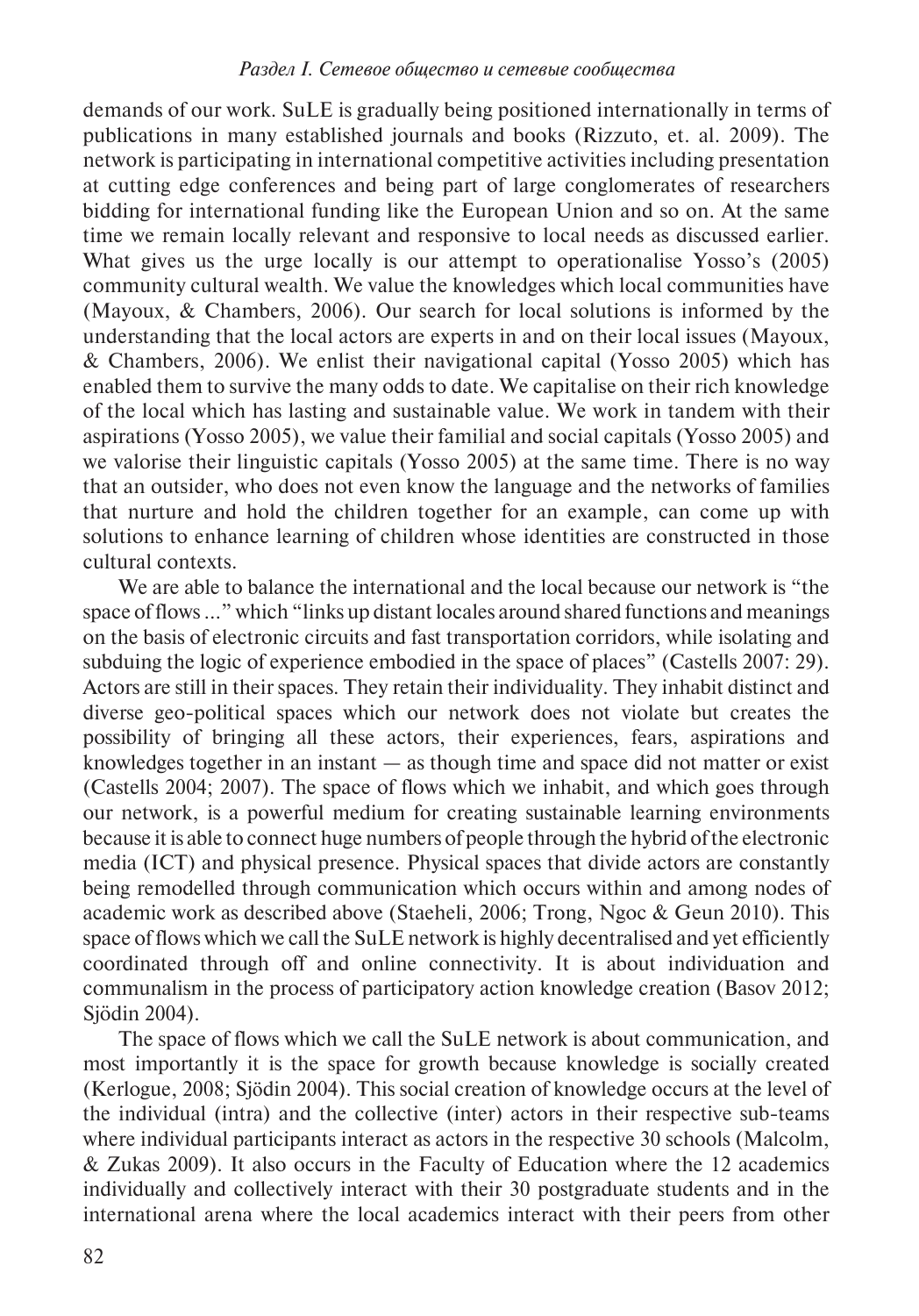countries. Basov (2012) refers to the three processes through which this knowledge creation ritual occurs as; co-evolution of knowledge, communication and emotional energy. He argues that new ideas occur because of the systematic combination and recombination of various meanings intra-psychically within an individual knower or *cogniser*. However he emphasises that all the time these come from the social environment, be it at the local school sub-team level where the teachers reflect and interact with his/her peers or in the Faculty of Education where each individual postgraduate student reflects and interacts with his/her supervisors and peers and so on. But the new idea has to be communicated, validated and believed in for it to matter and to be considered by others as such (Alferoff & Knights 2009). A measure of social consensus has to occur for the idea to be regarded as knowledge, and all the time that idea emerges out of a particular social context from which it is related and authored. That new idea also impinges on the nervous systems of the individual cogniser (Basov 2012). It changes it forever once it is perceived through any or all of one's senses of perception.

Basov just like Piaget (Berk 2000) maintains that each cogniser's nervous system has structural autonomy which is inherited and innate, but which, through the processes of assimilation and adaptation to new ideas, changes form to the higher levels of sophistication. This growth and sophistication have occurred among us all in the SuLE network. Parents, community-based and non-governmental organisers, teachers, academics, postgraduate students, international peers and all actors in the SuLE academic network are no longer the same. Participants have become informed actors at local school level (Curry & Lillis 2010). They talk fluently about educational policies and what has to be done to improve learner performance, even though some of them were denied formal education during their youth. Some of them are now interested in doing research; actually they now are co-researchers as this is what they have been doing all along as they prepared for the SuLE meetings. Postgraduate students are more confident as their theses and dissertation develop and become manageable. As academics we also have grown in terms of our publication and supervision skills, to mention a few. However it has also been a reciprocal process where the cognisers have also influenced the environment. Basov talks about structural coupling when two or more actors come together and one learns from the other(s) and structural congruency when the environment (including actors) is influenced by the cogniser such that there is equilibration between the knowledge in his/her nervous system and the environment. All of us have had the opportunity and privilege to learn from one another in our different settings and we have reciprocally influenced our immediate and distant environments. These have been possible also because of the relationships of trust, care and emotional bonding within the network that have made these possible.

# **Limitations**

The discussion above may have created the impression that all is well with the SuLE network; however there are still many challenges and limitations experienced. For example, it is still not easy to get the buy-in and support of all parents as they are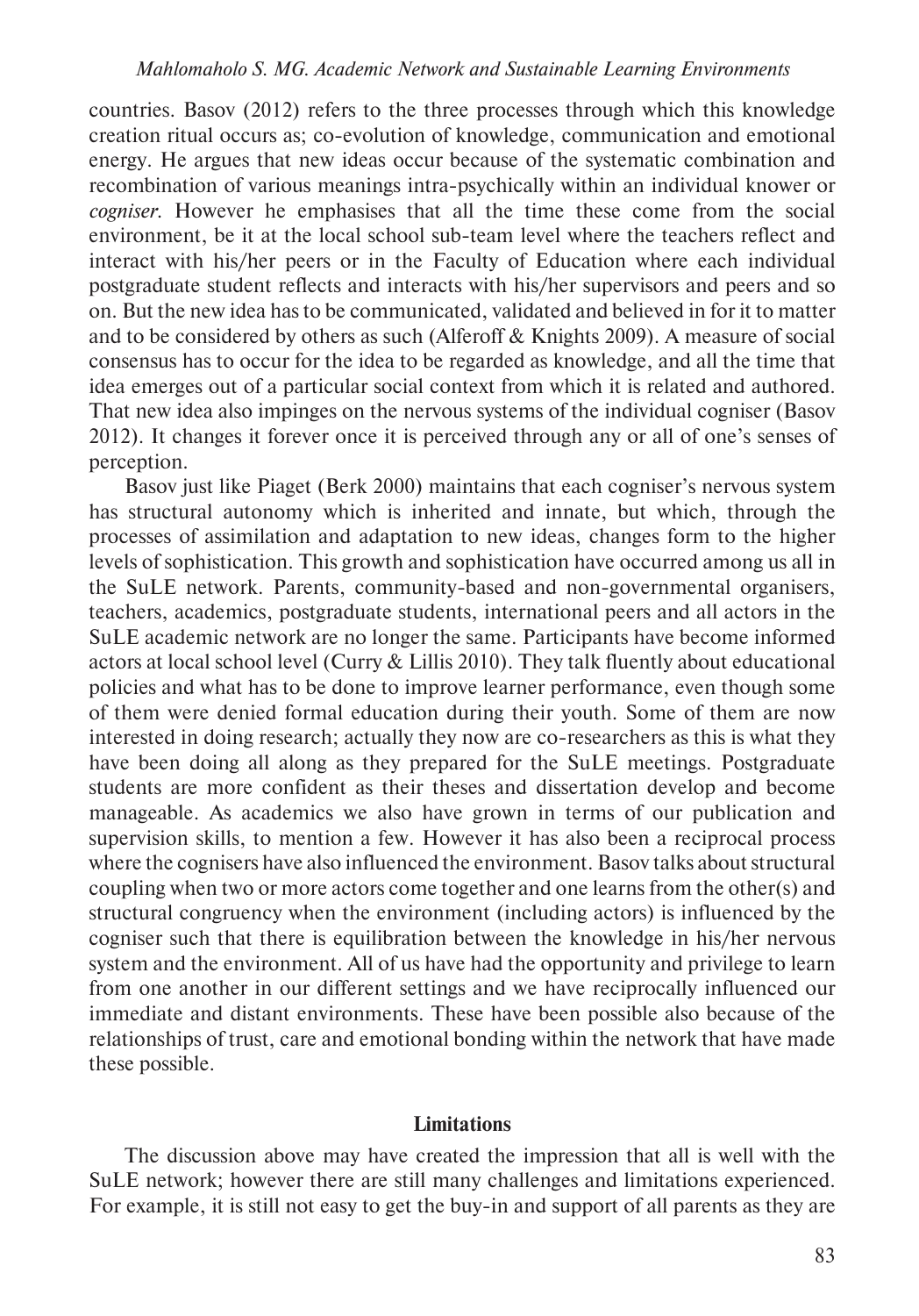still very busy with their everyday job demands. Even those who see the value and importance of participating are not able to sustain the required level of participation in this network as they have to be at their work stations and be involved in the daily activities of their families and so on. There is some measure of resistance from some community members as well, who see the whole idea of a network as a waste of time. In their view once they have paid school fees, it is enough. The teachers and the schools have to teach, and their role as parents is merely to receive academic reports of their children at the end of the academic semester and year.

Furthermore, while many actors in the local school sub-teams are active in terms of ICT and face-to-face learning interactions, we still experience problems with regard to interschool networking which is at its initial stages. Even in terms of the use of ICT, as noted above, we have not yet moved to a situation where for example a local teacher in Manyatseng can communicate directly to his/her peer in Potchefstroom. Even the postgraduate students are also not, as yet, able to communicate directly with academic colleagues internationally. The privileged actors are the academics who are also supervisors because they meet with their peers internationally and publish their work there as well. The intended SuLE network is still emerging. The process of negotiating that all should participate seems to be very long and slow. Some times we experience setbacks due to personality clashes among participants. However since we are aware of these challenges we are in the process of formulating strategies to resolve them for the good of all.

# **Conclusion**

The process of creating sustainable learning environments by our research network is not only about formulating strategies to teach learners in schools. In fact it has influenced many actors in this space of flows as they have also influenced their respective environments through effective structural coupling. The Faculty of Education, for now, is serving as the brain centre of the network with each local school sub-team led by our postgraduate student being the nodal point of growth and development. The aim is that in two years time, the network intelligence would be distributed among all the local schools' sub-teams and to individual actors and learners. All these actors should in future be able to take charge of their own learning and the facilitation thereof. They should also be able to communicate with all other actors locally, nationally and internationally to enrich and expand their individual knowledge and identities. They should be able to reflect intensively around how best to improve learning in our schools.

To arrive at the abovementioned suggestions, the paper started by providing the background regarding the education situation in South Africa which made it necessary for the SuLE academic network to be formulated in the first place. Issues of dysfunctionality in education are highlighted as the reason that made us come together to explore the academic network as a possible strategy to adopt as a response to the mentioned challenges. The resolution of these challenges thus becomes one of the areas in which the measurement for the success of the network can be evaluated. Another point at which this measurement can be conducted is by the amount of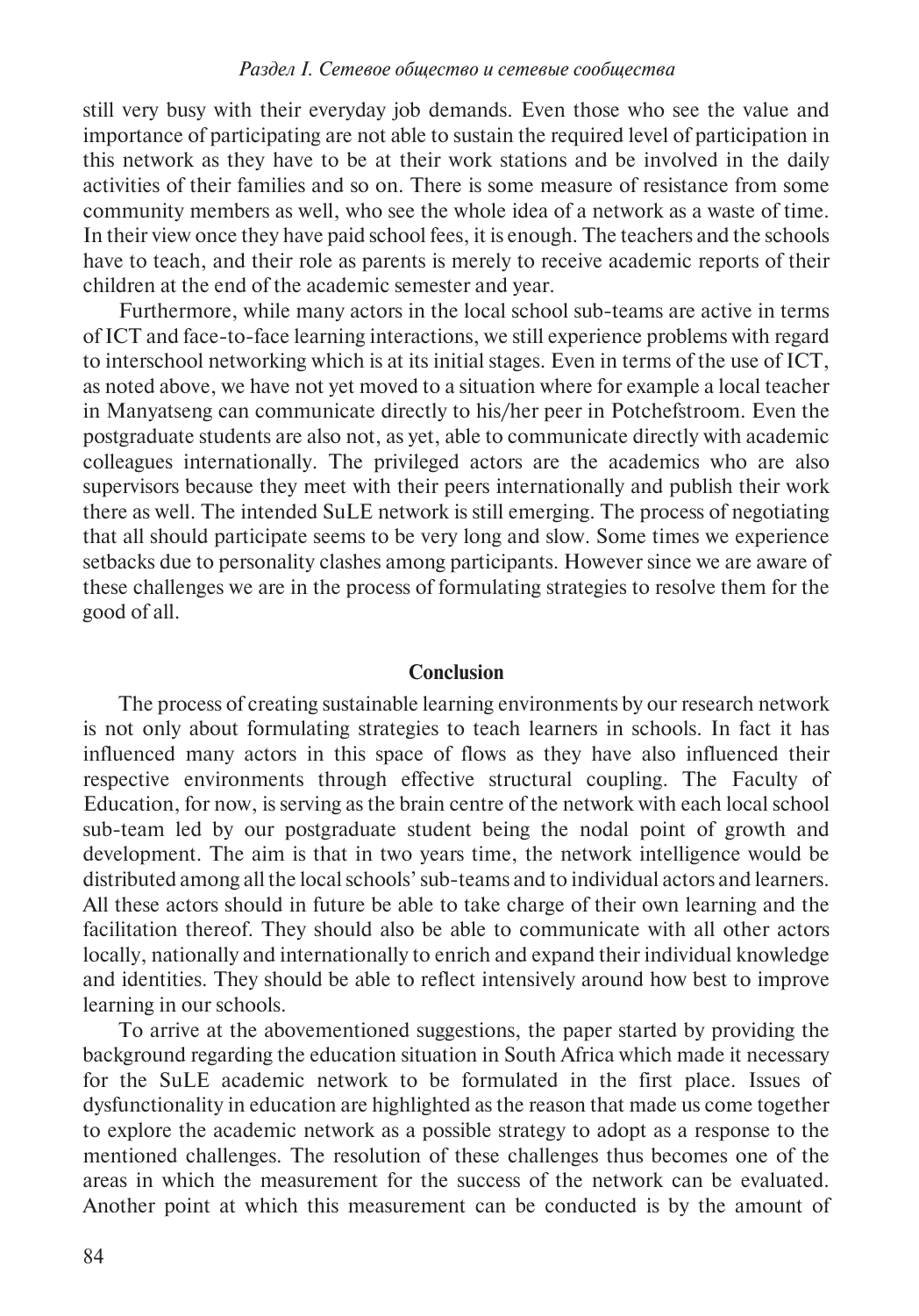knowledge which the actors participating in this network have accumulated, and how their identities were able to expand thereby.

# **References**

*Addison J. T*. Urie Bronfenbrenner. Human Ecology*.* 1992. Vol. 20. No 2. Pp. 16–20 *African* National Congress — ANC (2009). Working together we can do more. African National Congress 2009 Manifesto. [http://www.anc.org.za/docs/manifesto/2009/ manifesto.pdf]. Date of check on December 29 2010.

*Alferoff C., Knights D*. Making and Mending Your Nets: Managing Relevance, Participation and Uncertainty in Academic-Practitioner Knowledge Networks. British Journal of Management. 2009. Vol. 20. No 1. Pp. 125–142.

*Anti-Racism* Network. The Organic Intellectual in the era of *newspeak***:** Re-membering our identity Unpublished Conference Presentations at the Nelson Mandela Metropolitan University. 2010.

*Apartheid* Archives Project. [http://www.aparheidarchives-.org/site/media/abstracts/ compedium. Date of check on December 29, 2010].

*Basov N., Nenko O*. Intellectuals and the Transformation of Knowledge Creation. In Basov, N & Nenko O. Understanding Knowledge Creation. Intellectuals in Academia, the Public Sphere and the Arts. Amsterdam: Rodopi, 2012.

*Basov N*. Knowledge Creation in the Intellectual Networks // Basov N. & Nenko O. Understanding Knowledge Creation. Intellectuals in Academia, the Public Sphere and the Arts. Amsterdam: Rodopi, 2012.

*Bereng TL*. Interrogating the absence of African-Authored research-based textbooks and Journal articles in South Africa's education system. PhD Thesis. Bloemfontein: Central University of Technology, 2007.

*Berk L.E*. Child Development (5th Ed.). Boston: Allyn and Bacon, 2000. Pp. 23–38.

*Cabana Á., Mizraji E., Pomi A., Valle-Lisboa J*. Looking for Robust Properties in the Growth of an Academic Network: The Case of the Uruguayan Biological Research Community // Journal of Biological Physics. 2008. Vol. 34. No.1/2. Pp. 149–161.

*Castells M*. Communication, Power and Counter-Power in the Network Society // International Journal of Communication 1. 2007. Pp. 238–266.

*Castells M*. An Introduction to the Information Age // Webster, F., Blom, R., Karvonen, E., Melin, H., Nordenstreng, K., Puoskari, E. (Eds.). The Information Society Reader. London and New York: Routledge, 2004. Pp. 138–49.

*Castells M*. Local and Global: Cities in the Network Society. Castells, Manuel. Tijdschrift voor Economische en Sociale Geografie. 2002. Vol. 93. No 5. Pp. 548–559.

*Curry M. J., Lillis T.M*. Academic Research Networks: Accessing Resources for English-Medium Publishing. English for Specific Purposes. 2010. Vol. 29. No 4. Pp. 281–295.

*Dasgupta P*. The Idea of Sustainable Development. Sustainability Science*.* 2007. Vol. 2. No 1. Pp. 5–11

*De Corte E*. 2000. High-Powered Learning Communities: A European Perspective. A Keynote Address Presented to the First Conference of the Economic and Social Research Council's Research Programme on Teaching and Learning. Leicester, England. [http:// www.kuleuven.ac.be]. Date of check November 19, 2009.

*De Corte E., Verschaffel L., Entwistle, N., Van Mirriënboer J.J.G*. (Eds). Powerful Learning Environments: Unravelling Basic Components and Dimensions. Oxford: Elsevier Science, 2003.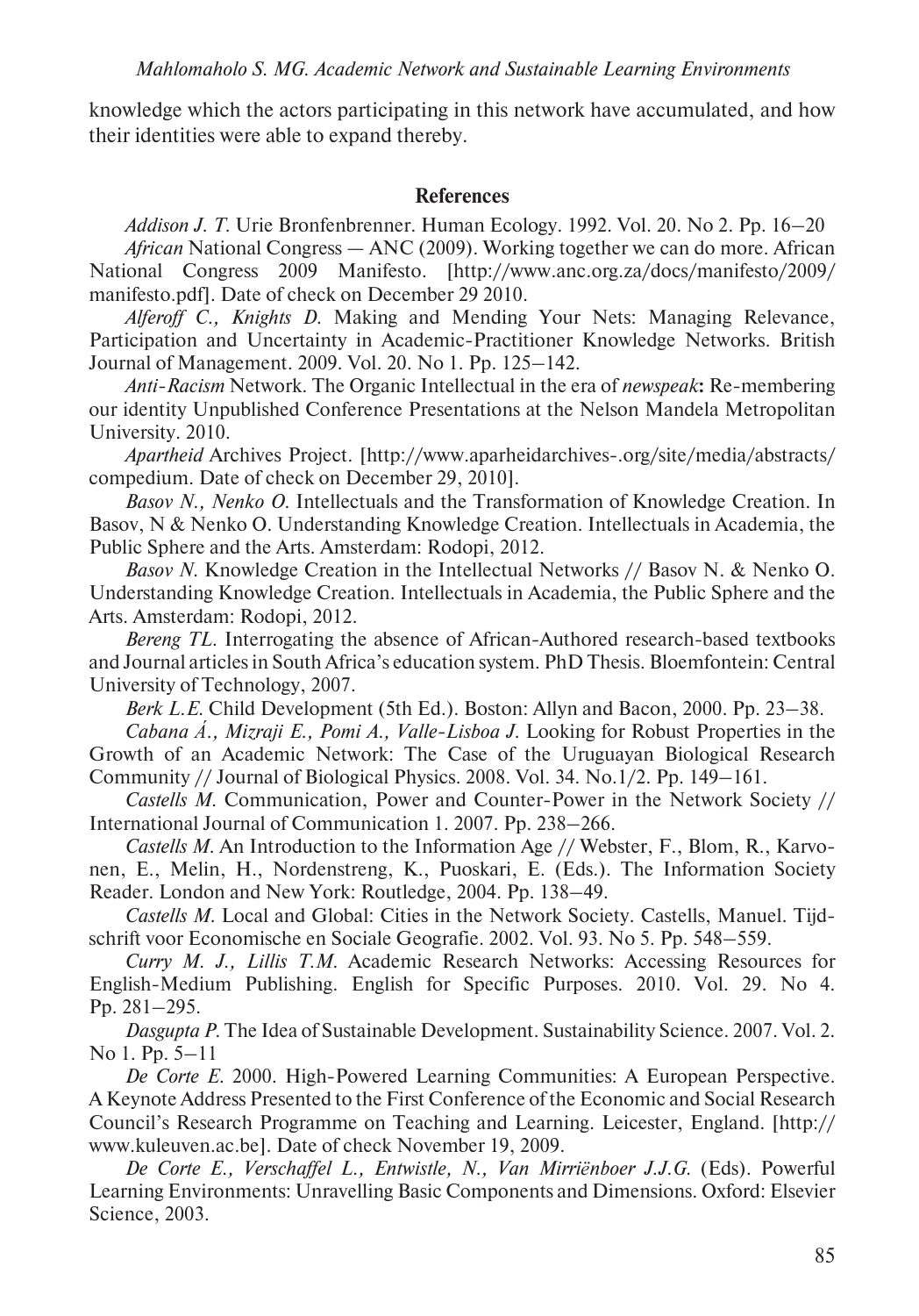*Development* Bank of South Africa. Education Roadmap. Focus on schooling system. [http://www.dbsa.org/news/latestnews/pages]. Date of check on May 22 2010.

*Driscoll M.P*. Psychology of Learning for Instruction. Boston, MA: Pearson Allyn and Bacon. 2005.

*Endress L., Roumasset J., Zhou T*. Sustainable Growth with Environmental Spillovers // Journal of Economic Behavior and Organization. 2005. Vol. 58. No 4. Pp. 527–547.

*Fraser B.J*. Learning Environments Research: Yesterday, Today and Tomorrow // Goh, S.C. and Khine, M.S. (Eds). Studies in Educational Learning Environments: An International Perspective. Singapore: World Scientific. 2002.

*Heike J*. 'Brain Circulation' and Transnational Knowledge Networks: Studying Long-Term Effects of Academic Mobility to Germany, 1954–2000 // Global Networks. 2009. Vol. 9. No 3. Pp. 315–338.

*Kerlogue F*. Theoretical Perspectives and Scholarly Networks // Indonesia and the Malay World. 2008. Vol. 36. No 106. Pp. 395–415.

*Latour B*. Reassembling the Social: An Introduction to Actor-Network Theory. Oxford: Oxford University Press, 2004.

*Law J., Hassad J*. (Eds.). Actor Theory and After. Oxford: Blackwell and the Sociological Review, 1999.

*Le Kama A.D*. Sustainable Growth Renewable Resources and Pollution // Journal of Economic Dynamics and Control. 2001. Vol. 25. Pp. 1911–1918.

*López-Pastor V.M., Castejón J., Sicilia-Camacho A., Navarro-Adelantado V., Webb G*. The Process of Creating a Cross-University Network for Formative and Shared Assessment in Higher Education in Spain and its Potential Applications // Innovations in Education and Teaching International*.* 2011. Vol. 48. No 1. Pp. 79–90.

*Mahlomaholo M.G*. Towards Sustainable Empowering Learning Environments: Unmasking Apartheid Legacies through Scholarship of Engagement. South African Journal of Higher Education. 2010. Vol. 24. No 2. Pp. 287–301.

*Mahlomaholo S., Netshandama V*. Post-Apartheid Organic Intellectuals and Knowledge Creation // *Basov, N & Nenko O*. (Eds). Understanding Knowledge Creation. Intellectuals in Academia, the Public Sphere and the Arts. Amsterdam: Rodopi, 2012.

*Malcolm J., Zukas M*. Making a Mess of Academic Work: Experience, Purpose and Identity // Teaching in Higher Education. 2009. Vol. 14. No 5. Pp. 495–506.

*Mayoux L. Chambers R*. Policy Arena: Reversing the Paradigm, Quantification, Participatory Methods and Pro-Poor Impact Assessment // Journal of International Development*.* 2006. Vol. 17. Pp. 271–298.

*Miller B*. Castells' the City and the Grassroots 1983 and Today // International Journal of Urban and Regional Research. 2006. Vol. 30. No 1. Pp. 207–211.

*Muijs D., West M., Ainscow M*. Why Network? Theoretical Perspectives on Networking // School Effectiveness and School Improvement. 2010. Vol. 21. No 1. Pp. 5–26.

*Power R.K., Miles B.B., Peruzzi A., Voerman A*. Building Bridges: A Practical Guide to Developing and Implementing a Subject-specific Peer-to-peer Academic Mentoring Program for First-year Higher Education Students // Asian Social Science. 2011. Vol. 7. No 11. Pp. 75–80.

*Rizzuto T.E., LeDoux J., Hatala J.P*. It's Not Just What You Know, It's Who You Know: Testing a Model of the Relative Importance of Social Networks to Academic Performance // Social Psychology of Education: An International Journal. 2009. Vol. 12. No 2. Pp. 175–189.